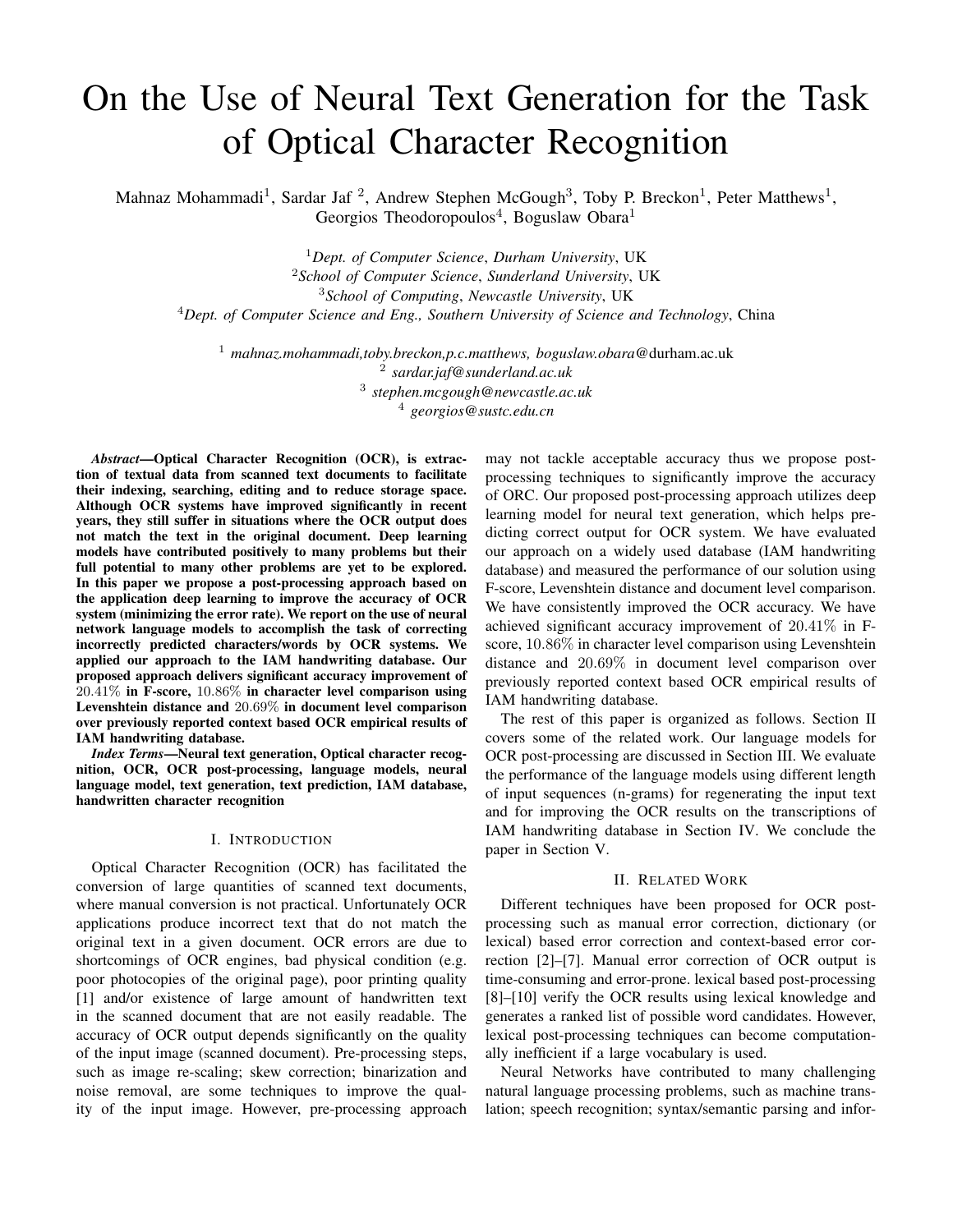mation retrieval. They can be used for automatic text generation, where new sequences of characters/words with shared statistical properties as the source text could be generated. Language modelling involves predicting the next character/word in a sequence given the sequence of characters/words already present.

Recently, the use of neural networks in the development of language models has become very popular [11], [12]. Neural network approaches have often demonstrated better results than statistical or rule-based approaches both on stand alone language models and embedded models into larger applications for challenging tasks like speech recognition and machine translation. Using neural network language models to assist OCR systems in improving the recognition accuracy rate, has interested many researchers [13], [14].

In [14] a simple language model approach is used for grammatical error correction with minimal annotated data and it was shown that this approach is competitive with the latest neural and machine learning approaches that rely on large quantities of annotated data. Kissos and Dershowitz [13] have examined the use of machine learning techniques for improving OCR accuracy by using the combination of features to enhance an image for OCR and to correct misspelled OCR words. The relative independence of the features, issues from the language model, OCR model and document context, enables a reliable spelling model that can be trained for many languages and domains.

In this paper we present two neural network language models to improve the accuracy of OCR for scanned text documents containing a mixture of handwritten and machine printed texts. our models predict the probability of the next character/word in a sequence based on previous characters/words already observed in the sequence. To the best of our knowledge, this is the first work reported on applying neural network model on mixed text recognition. We apply our postprocessing approach to the output of the pipeline proposed by [15] for mixed text recognition over IAM handwriting database [25] to show the effectiveness of neural network based natural language generation on the improvement of OCR accuracy.

## III. METHODOLOGY

A statistical language model is a probability distribution over sequences of words. For example, for a sequence of words of length *n* as *w*1*w*2*...wn*, language models assigns a probability  $P(w_1, w_2, ..., w_n)$  to the whole sequence. Neural language models use continuous representations, or embeddings of words, to make their predictions [17]. Embeddings help to alleviate the curse of dimensionality in language modelling. Training a language model on large text generally increases the number of unique words. Consequently, this leads to the exponential increase of the number of possible sequences of words, especially since the vocabulary size is often increased in large text. This exponential increase in the number of sequences causes a data sparsity problem. Thus, statistics are needed to properly estimate probabilities.

Typically, neural network language models are constructed and trained as probabilistic classifiers that learn to predict a probability distribution of work given the context of that work, as in  $P(w_t|context)$  $\forall t \in V$ . The network is trained to predict a probability distribution for a word  $w_t$  over the vocabulary *V* , given some linguistic context *context*. The *context* can be a fixed-size window of previous *k* words, so that the network *predicts*  $P(w_t|w_{t-k},...,w_{t-1})$ .

A word level language model predicts the next word in the sequence based on the specific words proceeding it in the sequence. It is also possible to develop language models at the character level using neural networks. In this section we present word level and character level language models for text generation and also OCR post-processing on the IAM handwriting database.

# *A. Word Level Language Model for OCR Post-Processing*

A language model can predict the probability of the next word in the sequence, based on the words already observed in the sequence. Neural network models are preferred methods for developing statistical language models because they can use a distributed representation where different words with similar meanings have similar representation and because they can use a large context of recently observed words when making predictions. Fig. 1 shows the architecture of the word level language model we used for training over IAM handwriting database [25].

The required general steps for the development of our neural network based language model are:

- Preparing the text for a word level language model by converting it to embedding format.
- *•* Designing and fitting a neural language model with a learned embedding and Long Short-Term Memory (LSTM) [18] hidden layers.
- *•* Using the learned language model to predict a word given its previous context.

We prepare the training data by cleaning (removing punctuation), formalizing it to lower case to reduce the vocabulary size, tokenizing the text, building sequences of context and target words (n-grams) using NLTK [19] and encoding the sequences to integer values as the embedding layer expects input sequences to be comprised of integers [20].

Next we fit a neural language model on the prepared data. The model uses a distributed representation of words so that different words with similar meanings have a similar representation. It learns to predict the probability of the next word using the context of the last *n* preceding words.

To make predictions, we pre-process the testing data in same was we as we did for the training data. At each testing iteration a context sequence preceding the word which has been transcribed incorrectly by OCR will be given to the trained model as input and a word is generated by the model, which is the target word and is used for replacing the incorrect word.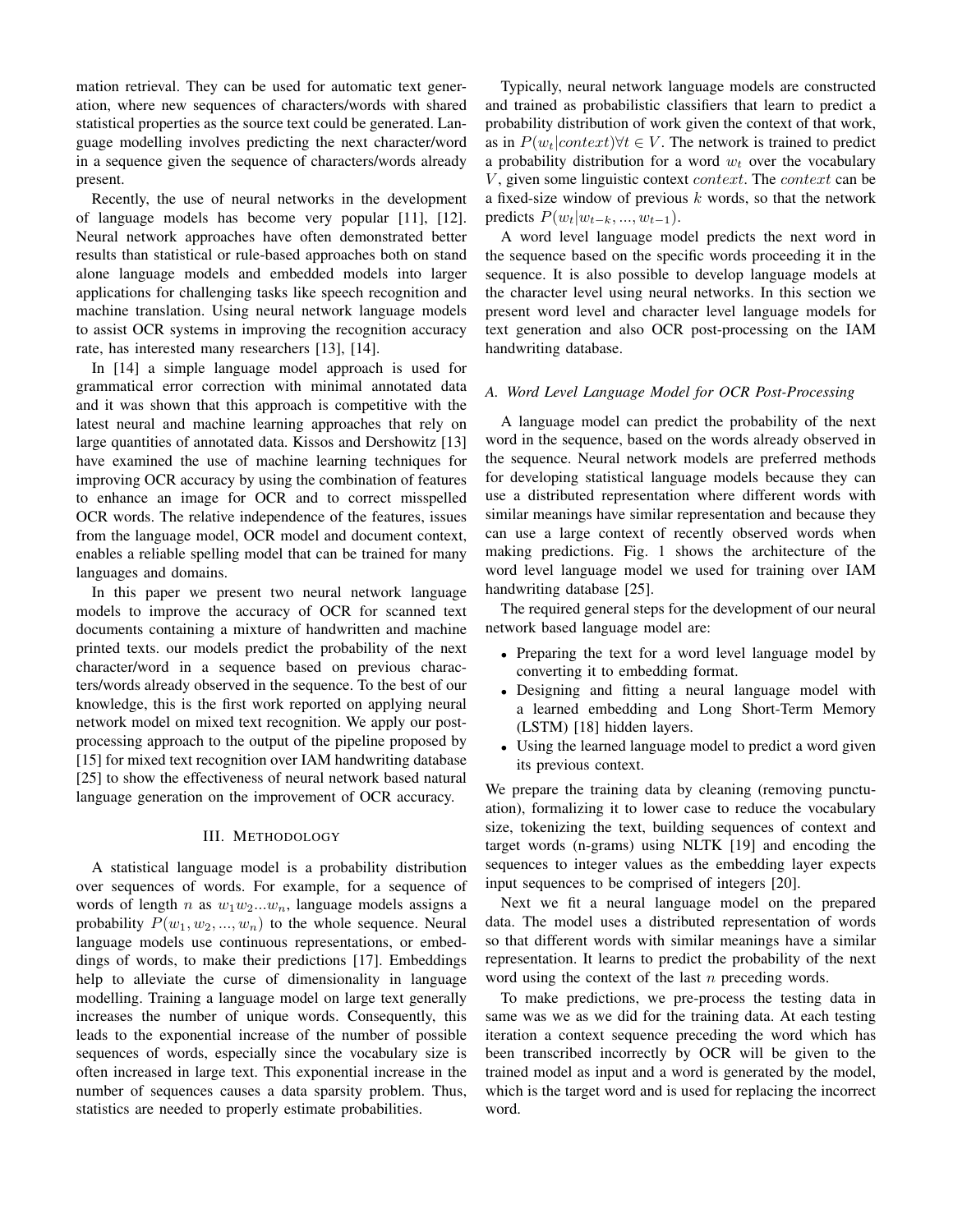

Fig. 1. The Proposed Word Level Language Model Architecture for OCR Post-Processing

*1) Word Level Language Model Configuration:* Our word level language model is configured as following:

- *•* Embedding layer: An embedding layer is used to learn the representations of the words in the input sequences. We have used dimension equal to 100 for each word in the input sequence.(i.e. the embedding dimension for the model with input sequence length equal to 4 words is  $4 \times 100 = 400$ .
- *•* Hidden layer: Long Short Term Memory (LSTM) recurrent neural network learns to predict words based on their context. We are using two LSTM layers. Each layer has equal number of units to the embedding dimension.
- *•* Dropout layer: We apply dropout as a regularization technique to avoid over-fitting the model on the training data. We use a dropout layer with rate 0.5 after each LSTM layer.
- *•* Dense layer: A dense fully connected layer with *(ReLU)* activation function connects to the LSTM hidden layer to interpret the features extracted from the sequence.
- *•* Output layer: The output layer is a dense layer which predicts the next word as a single vector of the size of the vocabulary with a probability for each word in the vocabulary. A *(softmax)* activation function is used to ensure the outputs have the characteristics of normalized

probabilities.

- *•* Optimizer: The model is optimized with the *Adam* optimizer which need relatively low memory and works well with little tuning of hyper-parameters and we use the *categorical cross entropy loss* as the metric for computing the model's error rate.
- *•* Epoch and batch size: Finally, we fit the model on the training data for a set of specified training epochs with different batch sizes. The ultimate hyper-parameters are decided based on the best model with lowest validation loss obtained. The validation is computed by supply a set of validation data (which is a subset of training data) to the model during training.
- The model was fit to the data with with modest number of 200 epochs and batch size of 500 patterns.

# *B. Character Level Language Model for OCR Post-Processing*

It is possible to develop language models at character level using neural networks. The benefit of character based language models is their small vocabulary and flexibility in handling any words, punctuation, and other document structure. Building a character level language model requires converting the input sequences (characters) into a form that the model can learn from, as required in word level language model. Longer sequences offer more context for the model to learn the next output character, but the model could take longer to train. Fig.2 shows the architecture of our language model: Data preparation is the first step in developing the language model. We clean the data, normalize the case to lowercase and remove punctuation to reduce the final vocabulary size and develop a small leaning model. We build the input-output sequences of specific character lengths. The output will be the last character of each sequence. The sequences of characters are encoded as integers. Each unique character will be assigned a specific integer value and each sequence of characters will be encoded as a sequence of integers. We can create the mapping given a sorted set of unique characters in the raw input data. The mapping is a dictionary of character values to integer values. Next, we need to one hot encode each character to a vector with the size of the vocabulary. The output patterns are converted (single characters converted to integers) into a one hot encoding [20].

*1) Character Level Language Model Configuration:* Our character level language model is configured as following:

- *•* Input layer: Input layer accepts the encoded input sequences.
- *•* Hidden layers: The model has two LSTM hidden layers. Each LSTM layer has 1000 neurons (i.e. This number is finalized based on trail and error) followed by a dropout layer with rate 0.2 to avoid over-fitting the model during training.
- *•* Output layer: The output layer is a Dense layer using the *(softmax)* activation function to output a probability prediction for each of the characters in the vocabulary between 0 and 1.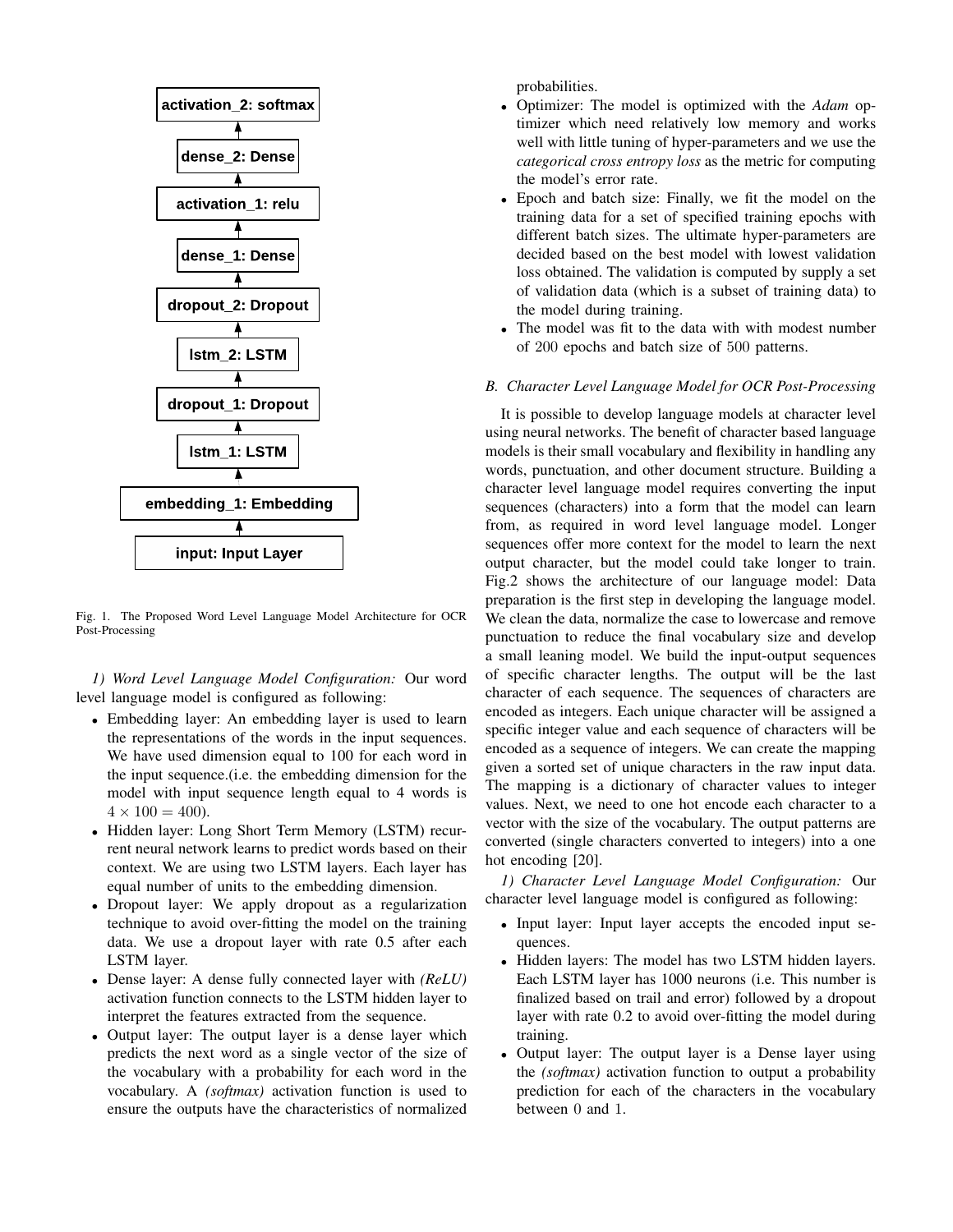

Fig. 2. The Proposed Character Level Language Model Architecture for OCR Post Processing

- *•* Optimizer: The model is compiled specifying the *categorical cross entropy loss* and *Adam* optimizer with a relatively low learning rate of 0*.*001.
- *•* We fit the model to the data with modest number of 100 epochs and a large batch size of 1000 patterns.

Finally we use the trained model to predict the next character given a sequence of characters from testing data as the input to the model.

# IV. EXPERIMENTS

We use several metrics to measure the performance of the proposed language models over different transcription levels: character level, word level and document level.

- *• Character Level Evaluation*: The character level evaluation uses the Levenshtein distance [21], to measure the number of deletions, insertions, or substitutions required to transform the predicted document to the target document.
- *• Word Level Evaluation*: Word level evaluation uses Bagof-Word (BoW) [22] representation, which involves comparing the frequency of words occurrences in either

the predicted or the target transcription disregarding the syntax structure.

*• Document Level Comparison*: Document similarity, involves generating an embedding vector [23] for the complete document of the predicted and the target transcription, and we measure the similarity rate between the generated embeddings.

# *A. Data Set and Analysis*

The IAM handwriting database [16] is composed of 1539 different forms of English text written by 600 writers. A single page of the IAM database is split into two sections, machine-printed text in the upper section and the bottom section of the page is the repetition of the same machineprinted text written by the writers. The different writing style of the writers has been the reason for some missing parts in the handwritten section of files. The database is released with tokenized transcription for each text line of the handwriting section. Paragraph-level transcription for the machine-printed section of the page is also provided along with the database. Natural Language Processing Toolkit (NLTK) [19] is used to tokenize the machine printed section and merged both sections into a single transcription in [24].

To understand the type of the data and its complexity we have conducted the following analysis on the IAM handwriting database. Table I shows total number of characters/tokens before and after cleaning the data and also total number of unique characters/tokens after cleaning data for both train files and test files (i.e. result of applying TMIXT [15] on IAM handwriting database for text recognition). The Vocabulary size, bolded in table I, shows the number of cleaned and unique characters/tokens (words) for character level and word level language models. In the case of the word level language model the number of unique tokens for testing data is much more than the unique tokens in training data. This is due to gibberish words which have been generated during the recognition process. The model is trained on the cleaned data. Table II shows the number of handwritten and printed charac-

TABLE I ANALYSIS OF TRAIN AND TESTING DATA OF IAM HANDWRITING DATABASE

|                                    | <b>Training Data</b> | <b>Testing Data</b> |
|------------------------------------|----------------------|---------------------|
| Total characters                   | 1167066              | 1167066             |
| Total Cleaned characters           | 922120               | 922120              |
| Total Unique characters            | 82                   | 83                  |
| Total Cleaned Unique characters    | 28                   | 28                  |
| <b>Total Tokens</b>                | 203618               | 188973              |
| <b>Total Cleaned Tokens</b>        | 200983               | 174542              |
| <b>Total Unique Tokens</b>         | 19422                | 45910               |
| <b>Total Cleaned Unique Tokens</b> | 12213                | 28464               |

ters/tokens before and after cleaning data in the training files. The number of files with the same number of handwritten and printed characters/tokens and with more or less handwritten characters/tokens are also shown in this table. As presented in table II, there are quite a large number of handwritten files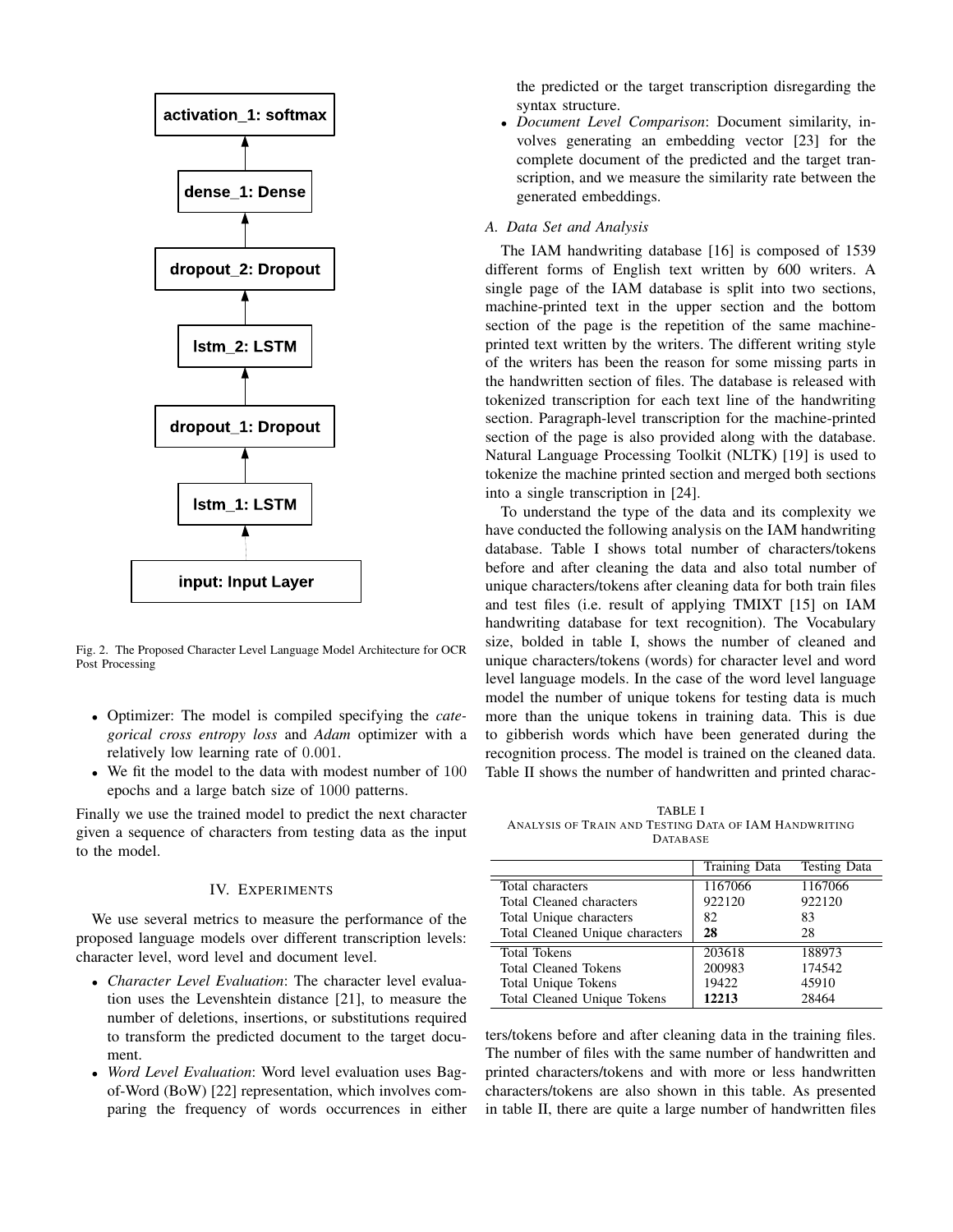with missing characters/tokens. We found that 174 files out of 1539 (11.3%) have missing handwritten tokens in them. A total of 3 files contained missing handwritten characters. The number of missing handwritten tokens in those files were 95, 59 and 56 tokens. The maximum characters missing in the files are 11832. Some handwritten files also contained an extra number of tokens compared to the printed files. These

TABLE II ANALYSIS OF PRINTED AND HANDWRITTEN FILES IN IAM HANDWRITING DATABASE

|                                       | Before   | After Cleaning |
|---------------------------------------|----------|----------------|
|                                       | Cleaning | Cleaning       |
| Printed characters                    | 714096   | 466976         |
| Handwritten characters                | 650997   | 455144         |
| Complete Files                        | 5        | 3              |
| Files with Missing Handwritten Chars  | 413      | 1536           |
| Files with More Handwritten Chars     | 1121     |                |
| Printed Tokens                        | 143127   | 101690         |
| Handwritten Tokens                    | 109296   | 99293          |
| Complete Files                        | 1012     | 1053           |
| Files with Missing Handwritten Tokens | 216      | 174            |
| Files with More Handwritten Tokens    | 311      | 312            |

analyses describe that the type of data is quite complex for a language modelling task due to missing characters/tokens in files. The most frequent words are the stop words and there are also large numbers of words which are not frequent words (i.e. repeated less than 10 times). The total number of unique and cleaned tokens in the training data is 12213 tokens which is less than the total unique and cleaned tokens in test files (28464 tokens).

## *B. Experiments with Word-level Language Model*

Table III shows the performance of word level language model over training data with different input sequence lengths (n-grams). The comparison has been done between the training data and the predicted data based on characters using Levenshtein distance [21], word level using F-score and document level using document similarity [23] to see how model performs in case of regenerating the training data. The obtained results, show that training model with inputs sequences of 7 words for regenerating the training data, result in higher train accuracy and consequently higher similarity rate between the training data and the data generated by the language model. For OCR post-processing using a word level language model, the input sequences from the testing data, preceding the words that are not recognized correctly via OCR will be given as inputs to the trained model. The word level language model generates a target word for each input sequence as the replacement for the word which has been recognized wrongly by the OCR. Table IV shows performance evaluation of the word level language model for OCR post-processing over the testing data (i.e. the results of applying TMIXT [15] on IAM handwritten pages).

As the results of these evaluations describe, the sequences of 5 and 6 words input lengths give higher accuracy rate for testing data. The notable difference between performance of

TABLE III PERFORMANCE EVALUATION OVER TRAINING DATA USING PROPOSED WORD LEVEL LANGUAGE MODEL

| Metric<br>Input | Training | F-score | Levenshtein | Document   |
|-----------------|----------|---------|-------------|------------|
|                 | Accuracy |         | Distance    | Similarity |
|                 | $(\%)$   | $(\%)$  | (%)         | $(\%)$     |
| 2 Words         | 62.41    | 20.02   | 29.89       | 30.66      |
| 3 Words         | 88.59    | 41.90   | 45.28       | 60.05      |
| 4 Words         | 96.09    | 76.86   | 77.75       | 85.07      |
| 5 Words         | 97.42    | 90.53   | 90.92       | 94.52      |
| 6 Words         | 97.38    | 92.93   | 93.36       | 96.12      |
| 7 Words         | 97.06    | 94.73   | 95.03       | 97.27      |
| 8 Words         | 95.96    | 93.62   | 94.00       | 96.66      |

TABLE IV PERFORMANCE EVALUATION OVER TESTING DATA USING PROPOSED WORD LEVEL LANGUAGE MODEL FOR OCR POST-PROCESSING

| Metric<br>Input | F-score | Levenshtein | Document   |
|-----------------|---------|-------------|------------|
|                 |         | Distance    | Similarity |
|                 | (%)     | (%)         | (%)        |
| 2 Words         | 41.71   | 48.03       | 54.88      |
| 3 Words         | 56.24   | 58.74       | 71.24      |
| 4 Words         | 72.32   | 74.05       | 82.88      |
| 5 Words         | 77.79   | 79.36       | 85.03      |
| 6 Words         | 77.35   | 79.42       | 85.20      |
| 7 Words         | 76.83   | 78.67       | 84.31      |
| 8 Words         | 74.16   | 76.37       | 82.47      |

the model over training data and testing data is an evidence of the problems associated with this data such as missing words in handwritten files, gibberish words created via OCR and its complexity for language models.

## *C. Experiments with Character-level Language Model*

Tables V and VI show performance evaluation of the character level language model over training and testing data of IAM handwriting database with different input sequence lengths. The input to the character based language model is the n-grams of characters with different lengths. As the results depict, longer input sequences result in improved performance of the model for regenerating the training data and OCR postprocessing. In the case of IAM handwriting database, input sequences of length 50 characters result in higher similarity between the training data and the generated data by the model.

TABLE V PERFORMANCE EVALUATION OVER TRAINING DATA USING PROPOSED CHARACTER LEVEL LANGUAGE MODEL

| Metric<br>Input | Training | F-score | Levenshtein     | Document   |
|-----------------|----------|---------|-----------------|------------|
|                 | Accuracy |         | <b>Distance</b> | Similarity |
|                 | $(\%)$   | (%)     | $(\%)$          | (%)        |
| 15 Chars        | 98.36    | 70.59   | 75.32           | 84.47      |
| 20 Chars        | 98.76    | 88.14   | 89.87           | 94.22      |
| 25 Chars        | 98.73    | 90.00   | 91.54           | 95.19      |
| 30 Chars        | 98.38    | 91.01   | 92.43           | 95.81      |
| 40 Chars        | 98.23    | 86.19   | 88.66           | 93.60      |
| 50 Chars        | 98.91    | 91.79   | 93.18           | 96.52      |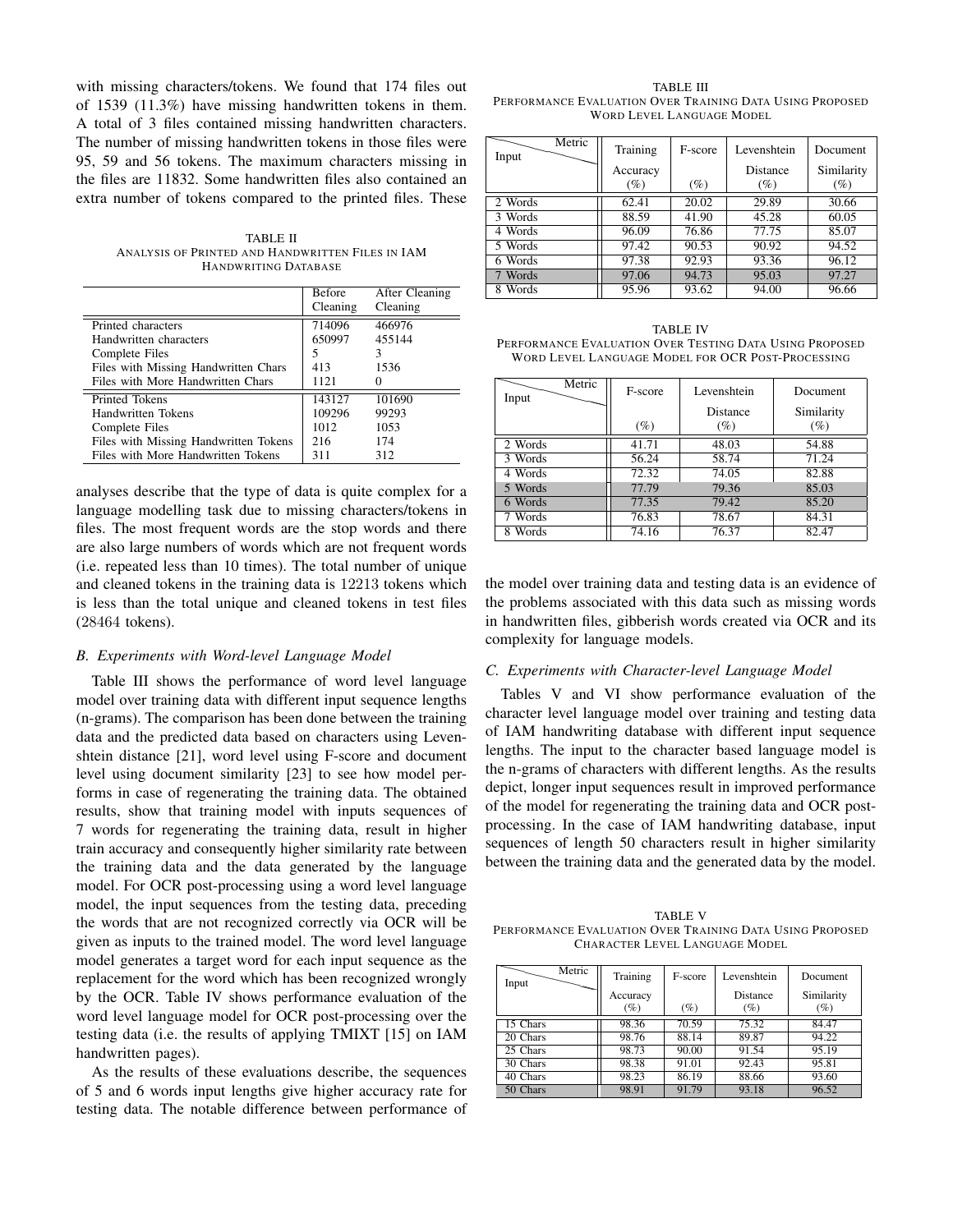TABLE VI PERFORMANCE EVALUATION OVER TESTING DATA USING PROPOSED CHARACTER LEVEL LANGUAGE MODEL FOR OCR POST-PROCESSING

| Metric<br>Input | F-score | Levenshtein | Document   |
|-----------------|---------|-------------|------------|
|                 |         | Similarity  | Similarity |
|                 | $(\%)$  | (%)         | (%)        |
| 15 Chars        | 72.34   | 77.26       | 89.18      |
| 20 Chars        | 82.80   | 90.00       | 93.66      |
| 25 Chars        | 84.01   | 85.99       | 94.25      |
| 30 Chars        | 85.62   | 87.18       | 95.17      |
| 40 Chars        | 82.52   | 84.92       | 94.03      |
| 50 Chars        | 86.87   | 88.03       | 95.75      |

*D. Distribution of Documents Across Different Accuracy Ranges*

Tables VII and VIII show the distribution of the documents across different accuracy ranges using the Levenshtein distance and document similarity metrics for comparing the training data and generated data via the word level language model. These distributions have been reported for evaluating the model with both training and testing data using different input sequence lengths. Decreasing or increasing the sequences length beyond 6 or 7 words result in degrading the performance of the language model in predicting the correct word.

## TABLE VII

NUMBER OF DOCUMENTS IN DIFFERENT ACCURACY RANGES BASED ON CHARACTER SIMILARITY USING LEVENSHTEIN DISTANCE METRIC FOR WORD LEVEL LANGUAGE MODEL. WRD=WORDS

| Input<br>Range |     |     |     |     |     | $2$ Wrd $3$ Wrd $ 4$ Wrd $ 5$ Wrd $ 6$ Wrd $ 7$ Wrd | 8 Wrd |
|----------------|-----|-----|-----|-----|-----|-----------------------------------------------------|-------|
| 90%-100%       | 5   | 213 | 751 | 979 | 998 | 1008                                                | 953   |
| 80%-90%        | 6   | 76  | 77  | 49  | 48  | 41                                                  | 47    |
| 70%-80%        | 70  | 176 | 109 | 59  | 49  | 50                                                  | 67    |
| $60\% - 70\%$  | 415 | 323 | 149 | 85  | 62  | 51                                                  | 21    |
| 50%-60%        | 213 | 158 | 72  | 35  | 36  | 14                                                  | 10    |
| 40%-50%        | 279 | 186 | 64  | 18  | 13  | 13                                                  | 39    |
| $30\% - 40\%$  | 264 | 132 | 31  | 14  | 25  | 31                                                  | 368   |
| 20%-30%        | 287 | 275 | 285 | 300 | 308 | 341                                                 |       |

TABLE VIII NUMBER OF DOCUMENTS IN DIFFERENT ACCURACY RANGES BASED ON DOCUMENT SIMILARITY METRIC FOR WORD LEVEL LANGUAGE MODEL. WRD=WORDS

| Range          | Input | 2 Wrd | 3 Wrd | 4 Wrd | 5 Wrd          | 6 Wrd    | 7 Wrd          | Wrd<br>8       |
|----------------|-------|-------|-------|-------|----------------|----------|----------------|----------------|
| $90\% - 100\%$ |       | 31    | 64    | 247   | 326            | 1071     | 1074           | 997            |
|                |       |       |       |       |                |          |                |                |
| 80%-90%        |       | 240   | 314   | 642   | 742            | 92       | 72             | 97             |
| 70%-80%        |       | 225   | 418   | 190   | 100            | 26       | 9              | 23             |
| 60%-70%        |       | 191   | 190   | 90    | 38             | 16       | 12             | 11             |
| 50%-60%        |       | 182   | 152   | 49    | 17             | 49       | 46             | 59             |
| 40%-50%        |       | 200   | 108   | 39    | 28             | 142      | 162            | 193            |
| $30\% - 40\%$  |       | 214   | 156   | 150   | 111            | 126      | 144            | 127            |
| $20\% - 30\%$  |       | 173   | 120   | 105   | 153            | 14       | 18             | 28             |
| 10%-20%        |       | 73    | 14    | 20    | 22             | 3        | $\overline{2}$ | $\overline{4}$ |
| $0\% - 10\%$   |       | 10    | 3     | 3     | $\overline{c}$ | $\Omega$ | 0              | $\overline{4}$ |

Tables IX and X show the distribution of the documents across different accuracy ranges using the Levenshtein distance and document similarity metrics for comparing the training data and generated data via the character level language model. These distributions have been reported for evaluating the model with both train and testing data using different input sequence lengths. Longer contexts as input sequences improve the performance of the model which results in higher similarity between the input data and the generated data. As the results in the tables show, training the models with longer input sequences result in better performance of the model and consequently falling more number of generated files in higher accuracy ranges.

TABLE IX NUMBER OF DOCUMENTS IN DIFFERENT ACCURACY RANGES BASED ON LEVENSHTEIN DISTANCE SIMILARITY METRIC FOR CHARACTER LEVEL LANGUAGE MODEL. CHARS = CHARACTERS

| Input<br>Range | 15 Chars | 20 Chars | 25 Chars | 30 Chars       | 40 Chars | 50 Chars |
|----------------|----------|----------|----------|----------------|----------|----------|
| 90%-100%       | 730      | 947      | 972      | 992            | 912      | 1018     |
| 80%-90%        | 113      | 147      | 152      | 155            | 136      | 149      |
| 70%-80%        | 107      | 101      | 87       | 96             | 105      | 101      |
| 60%-70%        | 157      | 105      | 111      | 127            | 178      | 125      |
| 50%-60%        | 145      | 82       | 82       | 76             | 101      | 61       |
| $40\% - 50\%$  | 148      | 71       | 72       | 41             | 53       | 52       |
| 30%-40%        | 112      | 72       | 56       | 50             | 50       | 33       |
| 20%-30%        | 27       | 14       | 7        | $\overline{c}$ | 4        | $\Omega$ |

TABLE X NUMBER OF DOCUMENTS IN DIFFERENT ACCURACY RANGES BASED ON DOCUMENT SIMILARITY METRIC FOR CHARACTER LEVEL LANGUAGE MODEL. CHARS = CHARACTERS

| Input<br>Range | 15 Chars       | 20 Chars | 25 Chars | 30 Chars | 40 Chars | 50 Chars |
|----------------|----------------|----------|----------|----------|----------|----------|
| $90\% - 100\%$ | 1005           | 1245     | 1263     | 1309     | 1215     | 1322     |
| 80%-90%        | 188            | 118      | 116      | 115      | 174      | 109      |
| 70%-80%        | 118            | 48       | 59       | 39       | 67       | 54       |
| 60%-70%        | 116            | 67       | 49       | 40       | 44       | 34       |
| 50%-60%        | 79             | 39       | 38       | 24       | 25       | 16       |
| 40%-50%        | 27             | 22       | 11       | 12       | 11       |          |
| 30%-40%        |                |          | ٩        | 0        |          |          |
| 20%-30%        | $\overline{c}$ |          | $\Omega$ |          |          | 0        |

#### *E. Comparing Results with Previous Work*

Comparing the distribution of the documents across different accuracy ranges using Levenshtein distance and document similarity as a distance measure in table XI shows that using language models are effective in improving the performance of OCR.

Comparing results of applying language models for OCR post-processing with context based OCR results in [15] show that higher number of documents reside in the accuracy range 90% *−* 100% compared to OCR as shown in bold. Moreover, the accuracy improvement of the proposed character and word level language models over OCR is considerable as shown in bold in table XI.

Table XII shows the accuracy improvement of the word level and character level language models for OCR post-processing compared to the results obtained using the pipeline for mixed text recognition in [15] over IAM handwriting database.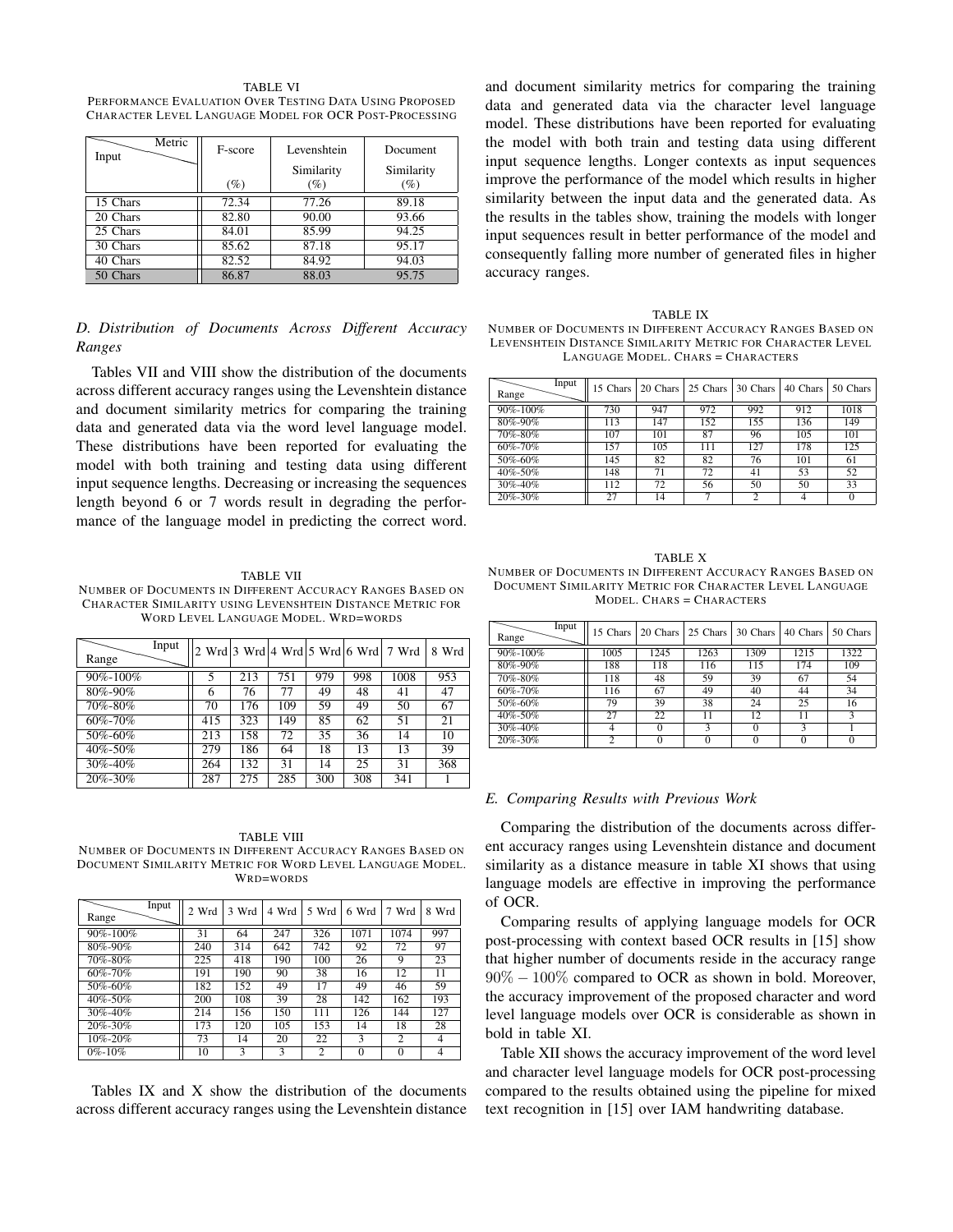### TABLE XI

COMPARISON OF NUMBER OF DOCUMENTS IN DIFFERENT ACCURACY RANGES FOR OCR POST-PROCESSING, WRD LVL=WORD LEVEL, CHAR LVL=CHARACTER LEVEL, LEV DST=LEVENSHTEIN DISTANCE, D SIM=DOCUMENT SIMILARITY

|                                                                        | <b>TMIXT</b> [15]             |                               | Wrd Lvl                     |                              | Char Lyl                        |                               |
|------------------------------------------------------------------------|-------------------------------|-------------------------------|-----------------------------|------------------------------|---------------------------------|-------------------------------|
| Accuracy<br>Ranges                                                     | Lev Dst                       | D Sim                         | Lev Dst                     | D Sim                        | Lev Dst                         | D Sim                         |
| $90\% - 100\%$<br>$80\% - 90\%$<br>70%-80%<br>$60\% - 70\%$<br>50%-60% | 15<br>496<br>861<br>147<br>14 | 45<br>491<br>579<br>304<br>92 | 998<br>48<br>49<br>62<br>36 | 1071<br>92<br>26<br>16<br>49 | 1018<br>149<br>101<br>125<br>61 | 1322<br>109<br>54<br>34<br>16 |
| $40\% - 50\%$<br>$30\% - 40\%$<br>$20\% - 30\%$<br>$10\% - 20\%$       | 4<br>$\Omega$<br>$\Omega$     | 25<br>$\mathfrak{D}$          | 13<br>25<br>308<br>$\theta$ | 142<br>126<br>14<br>3        | 52<br>33<br>$\theta$<br>0       | 3<br>0<br>0                   |

TABLE XII ACCURACY IMPROVEMENT OF LANGUAGE MODEL FOR OCR PRE-PROCESSING OVER IAM HANDWRITING DATABASE. CHAR LVL=CHARACTER LEVEL, WRD LVL=WORD LEVEL,LSV D=LEVENSHTEIN DISTANCE, DOC SIM=DOCUMENT SIMILARITY, PR=PRECISION, IMP=IMPROVEMENT

|                                               | <b>TMIXT</b> [15]                         | This Work                                 |                                         | This Work                                 |                                           |
|-----------------------------------------------|-------------------------------------------|-------------------------------------------|-----------------------------------------|-------------------------------------------|-------------------------------------------|
| Metrics                                       | $\%$                                      | Wrd Lvl<br>$(\%)$                         | Imp<br>(%)                              | Char Lyl<br>(%)                           | Imp<br>$(\%)$                             |
| PR<br>Recall<br>F-score<br>Lev Dst<br>Doc Sim | 65.97<br>67.31<br>66.46<br>77.17<br>75.06 | 77.31<br>77.40<br>77.35<br>79.42<br>85.20 | 11.34<br>10.09<br>10.89<br>2.25<br>7.14 | 88.78<br>85.42<br>86.87<br>88.03<br>95.75 | 22.81<br>18.11<br>20.41<br>10.86<br>20.69 |

# V. CONCLUSIONS

The experiments on IAM handwriting database showed that the word language model have improved the F-score by 10*.*89% , character level similarity by 2*.*25% and document level similarity by 7*.*14%. The character level language model outperformed the word level model and improved the Fscore, character level similarity and document level similarity by 20*.*41%*,* 10*.*86% and 20*.*69% accordingly. Considering the complexity of the database used for training and also the transcribed files used text prediction, the obtained improvement in OCR accuracy is quite notable. Results show that the character level language model performs better compared to word level language model for improving OCR post processing accuracy on IAM handwriting transcriptions. Improving the OCR results using word level and character level language models also resulted in increasing the number of files falling in accuracy range between 90%*−*100% considerably. The number of files in this accuracy range has increased by 66 *−* 67 times using Levenshtein distance comparison and 23 *−* 29 times using document similarity metric for Word level and character level language models accordingly.

#### ACKNOWLEDGEMENT

This work was funded by Applications Service Development Operations Team, Joint Forces Command - Information Systems and Services (ISS), UK.

#### **REFERENCES**

- [1] Cheriet M, Kharma N, Liu CL, Suen C. "Character recognition systems: a guide for students and practitioners." John Wiley and Sons; 2007 Nov 27.
- [2] Bassil Y, Alwani M. "Ocr context-sensitive error correction based on google web 1t 5-gram data set." American Journal of Scientific Research, 2012 Feb 1 (Vol. 50, pp.55-78).
- [3] Beaufort R, Mancas-Thillou C. "A weighted finite-state framework for correcting errors in natural scene OCR." International Conference on Document Analysis and Recognition, 2007 Sep 23 (Vol. 2, pp. 889- 893).
- [4] Broder AZ. "On the resemblance and containment of documents." Compression and Complexity of SEQUENCES, 1997 Jun 13 (pp. 21- 29).
- [5] Broumandnia A, Shanbehzadeh J, Nourani M. "Segmentation of printed Farsi/Arabic words." International Conference on Computer Systems and Applications, 2007 May 13 (pp. 761-766).
- [6] Chang JJ, Chen SD. "The postprocessing of optical character recognition based on statistical noisy channel and language model." Pacific Asia Conference on Language, Information and Computation, 1995 Dec (pp. 127-132).
- [7] Doush IA, Alkhateeb F, Gharaibeh AH. " A novel Arabic OCR postprocessing using rule-based and word context techniques." International Journal on Document Analysis and Recognition, 2018 Jun 1, (Vol. 21, No. 1-2, pp. 77-89).
- [8] Perez-Cortes JC, Amengual JC, Arlandis J, Llobet R. "Stochastic errorcorrecting parsing for OCR post-processing." International Conference on Pattern Recognition, 2000 Sep 3 (Vol. 4, pp. 405–408).
- [9] Strohmaier CM, Ringlstetter C, Schulz KU, Mihov S. "Lexical postcorrection of OCR-results: The web as a dynamic secondary dictionary?." International Conference on Document Analysis and Recognition, 2003 Aug 6 (pp. 1133-1137).
- [10] Zhuang L, Zhu X. "An OCR post-processing approach based on multiknowledge." International Conference on Knowledge-Based and Intelligent Information and Engineering Systems, 2005 Sep 14 (pp. 346-352).
- [11] Mikolov T, Karafit M, Burget L, ernock J, Khudanpur S. "Recurrent neural network based language model." Annual conference of the international speech communication association 2010.
- [12] Kiros R, Salakhutdinov R, Zemel R. "Multimodal neural language models." International Conference on Machine Learning, 2014 Jan 27 (pp. 595-603).
- [13] Kissos I, Dershowitz N. "Image and text correction using language models." International Workshop on Arabic Script Analysis and Recognition, 2017 Apr 3 (pp. 158-162).
- [14] Bryant C, Briscoe T. "Language model based grammatical error correction without annotated training data." Workshop on Innovative Use of NLP for Building Educational Applications, 2018 Jun (pp. 247-253).
- [15] Medhat F, Mohammadi M, Jaf S, Willcocks CG, Breckon TP, Matthews P, McGough AS, Theodoropoulos G, Obara B. "TMIXT: A process flow for Transcribing MIXed handwritten and machine-printed Text." International Conference on Big Data, 2018 Dec 10 (pp. 2986-2994).
- [16] Marti UV, Bunke H. "The IAM-database: an English sentence database for offline handwriting recognition." International Journal on Document Analysis and Recognition, 2002 Nov (Vol. 5, No. 1, pp. 39-46).
- [17] Karpathy A. "The unreasonable effectiveness of recurrent neural networks." http://karpathy.github.io/, Accessed: 2019-03-20.
- [18] Hochreiter S, Schmidhuber J. "Long short-term memory." Neural computation. 1997 Nov 15; (Vol. 9, No. 8, pp. 1735–1780).
- [19] Loper E, Bird S. "NLTK: the natural language toolkit." Association for Computational Linguistics on Interactive poster and demonstration sessions, July 2004, (pp. 69-72).
- [20] Brownlee J. "Machine learning mastery." https://machinelearningmastery.com/, Accessed: 2019-03-20.
- [21] Vladimir I Levenshtein. "Binary codes capable of correcting deletions, insertions, and reversals." Soviet physics doklady, 1966 Feb 10 (Vol. 10, No. 8, pp. 707-710).
- [22] Salton G, Wong A, Yang CS. "A vector space model for automatic indexing." Communications of the ACM. 1975 Nov, (Vol. 18, No. 11, pp. 613-620).
- [23] Pagliardini M, Gupta P, Jaggi M. "Unsupervised learning of sentence embeddings using compositional n-gram features", Transactions of the Association for Computational Linguistics, 2018 , (Vo. 1, pp. 528-540).